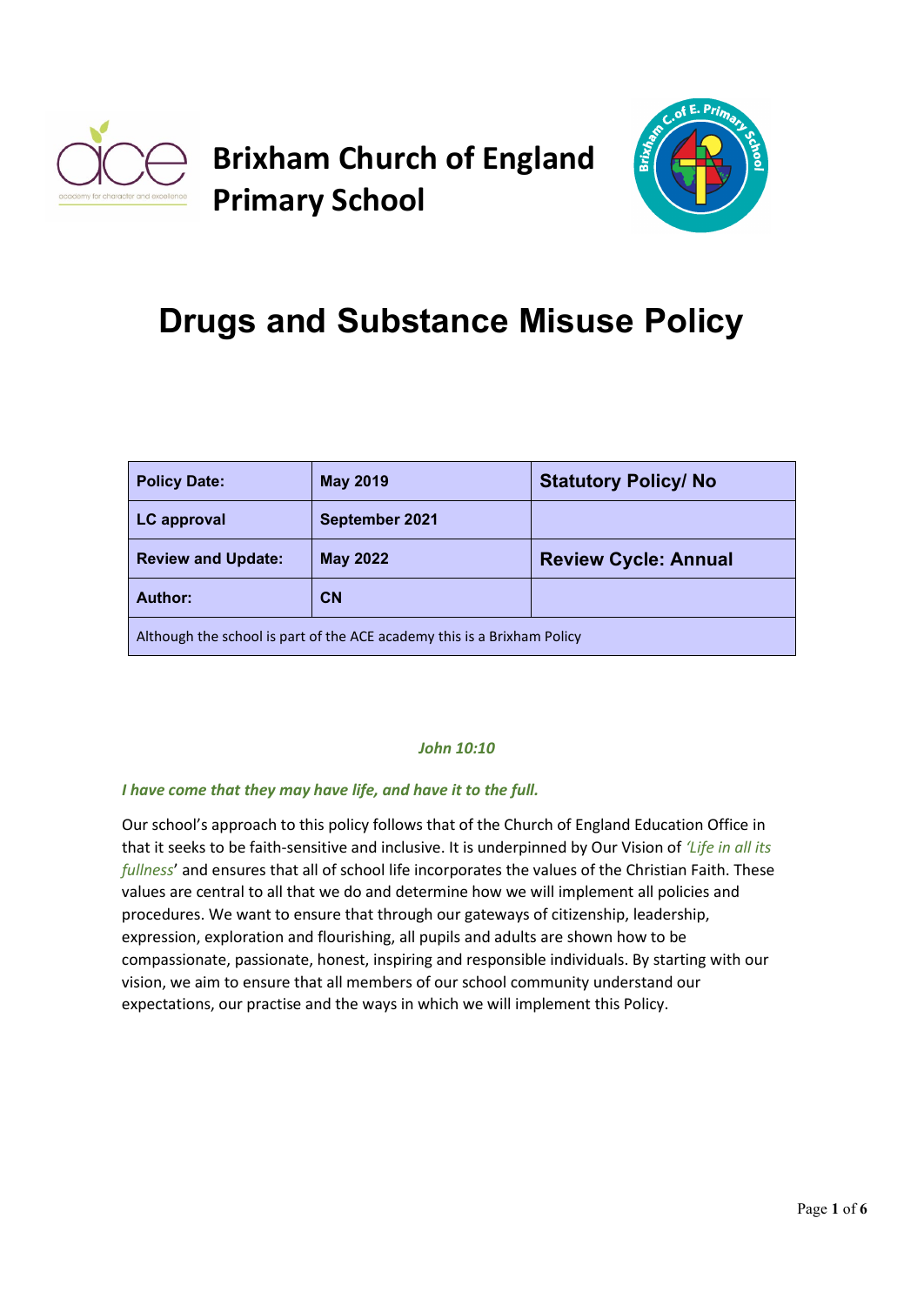## **CONTENTS**

| 3. |     |  |  |  |
|----|-----|--|--|--|
|    |     |  |  |  |
|    |     |  |  |  |
|    | 5.1 |  |  |  |
|    | 5.2 |  |  |  |
| 6. |     |  |  |  |
| 7. |     |  |  |  |
|    |     |  |  |  |
|    | 8.1 |  |  |  |
|    | 8.2 |  |  |  |
|    | 8.3 |  |  |  |
|    |     |  |  |  |
|    |     |  |  |  |
|    |     |  |  |  |
|    |     |  |  |  |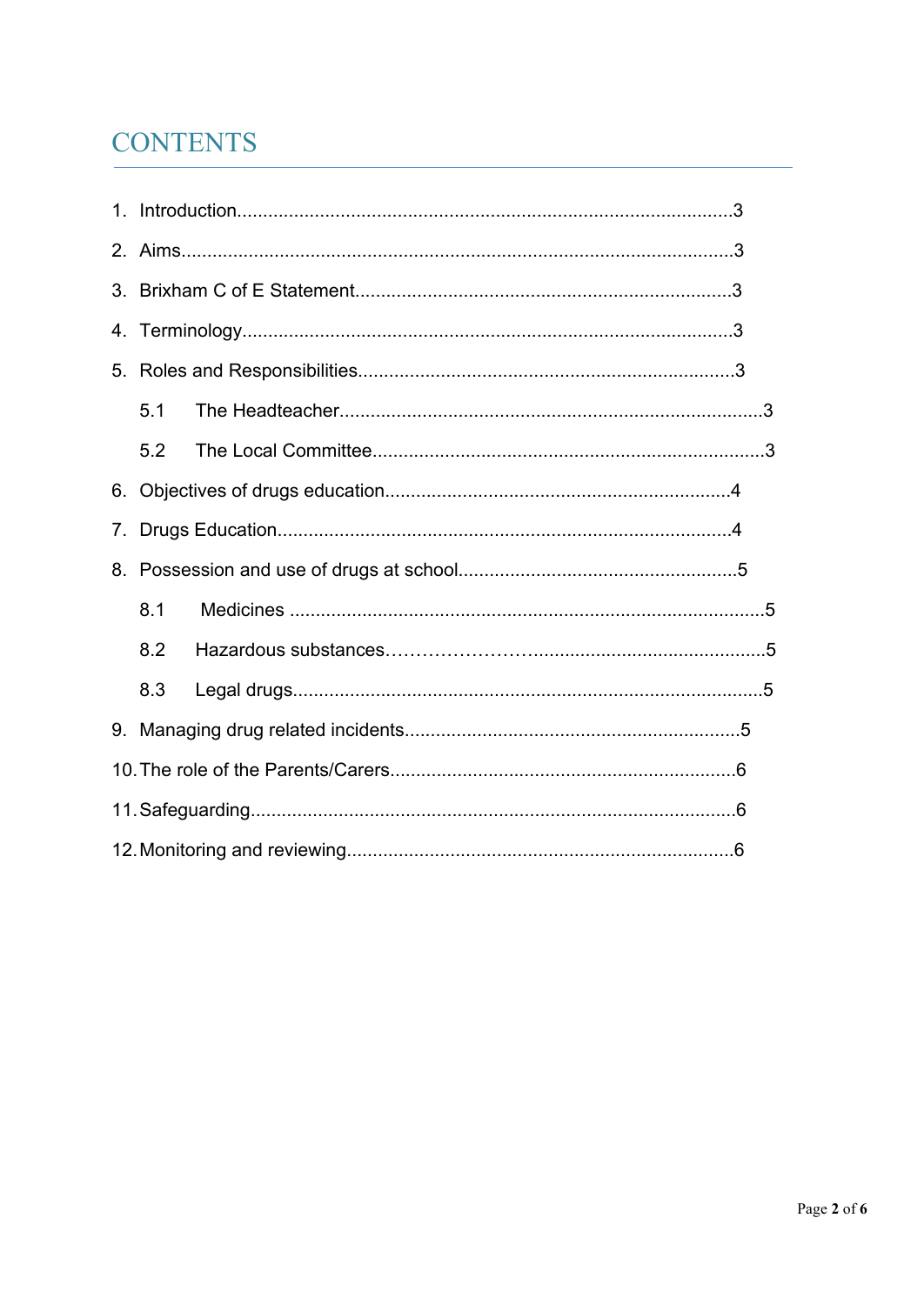## **1. Introduction**

In 2004 the DfES updated its guidance to schools about drugs. This policy reflects that guidance, as well as the content of the Qualifications and Curriculum Authority (QCA) schemes of work. It also accords with advice in the Healthy Schools Programme, guidance from the Local Education Authority (LEA), and guidance from the local Drug Action team.

## **2. Aims**

The aims of this policy are to:

- clarify the school's approach to drugs, for staff, pupils, governors, parents or carers, and to clarify the legal requirements and responsibilities;
- give guidance to staff on the school's drugs education programme;
- safeguard the health and safety of pupils and staff in our school;
- enable staff to manage drug-related incidents properly.

## **3. Brixham Church of England Primary School Statement**

Brixham C of E Primary School believes that the presence of unauthorised drugs in our school is not acceptable.

We want our school to be a safe place for us all to work and learn and the presence of unauthorised drugs represents a threat to our health and safety.

## **4. Terminology**

The term 'drugs' is used throughout this policy to refer to *all* drugs and *substances*:

- all *illegal* drugs (those controlled by the Misuse of Drugs Act, 1971);
- all *legal* drugs, including alcohol and tobacco, and also volatile substances (those giving off a gas or vapour which can be inhaled);
- all medicines, whether over-the-counter or on prescription.

## **5. Roles and Responsibilities**

## **5.1 The Headteacher will:**

- ensure that staff and parents/carers are informed about this drugs policy.
- ensure that the policy is implemented effectively.
- manage any drug-related incidents.
- ensure that staff are given sufficient training, so that they can teach effectively about drugs, and handle any difficult issues with sensitivity.
- liaise with external agencies regarding the school drugs education programme.
- monitor the policy and report to governors, when requested, on the effectiveness of the policy.

## **5.2 The Local Committee will:**

- support the Headteacher to adhere to the policy
- support the Headteacher in any case conferences, or in appeals against exclusions based on drug related incidents.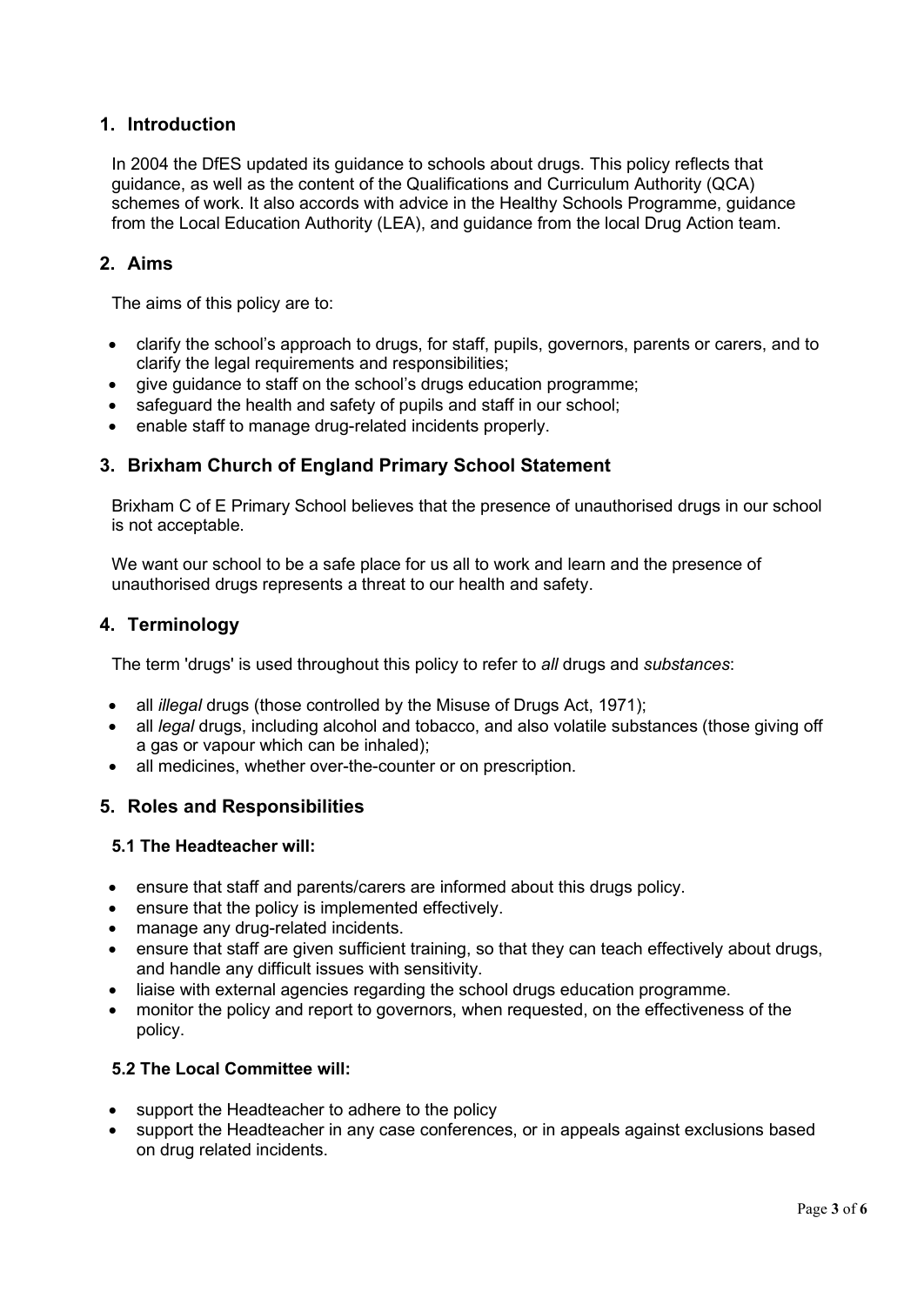## **6. Objectives of drugs education**

Drugs education should enable pupils to develop their knowledge, attitudes and understanding about drugs and substances and to appreciate the benefits of a healthy lifestyle, relating this to their own and others' actions. It should:

- build on knowledge and understanding.
- provide accurate information, and clear up misunderstandings.
- explore attitudes and values, and examine the risks and consequences of actions relating to drugs.
- develop pupils' interpersonal skills, their understanding of rules and laws, and their selfawareness and self-esteem.
- ensure that all children are taught about drugs in a consistent manner, following guidelines that have been agreed by parents/carers, governors and staff.
- ensure that those who may be exposed to the effects and influences of drugs in the wider community, receive appropriate support.

## **7. Drugs education**

We regard drugs education as a whole-school issue, and we believe that opportunities to teach about the importance of a healthy lifestyle occur naturally throughout the curriculum, but especially in Science, PSHE and citizenship, RE and PE. There are also opportunities in circle time.

Teaching about drugs will begin in Key Stage 1, when pupils are taught about seeing the doctor, visiting the chemist and the importance of medicines and their safe handling.

In Key Stage 2 pupils will learn that alcohol is the most widely used drug, and that its dangers can be overlooked. We will ensure that our pupils are aware of the risks associated with drinking. We teach pupils that smoking is a minority habit, and encourage them to consider its effects and risks. We also teach pupils about the dangers of volatile-substance abuse, because of the high risk of accidental death, especially for first-time and occasional users.

We acknowledge that by the time pupils are in Year 6, some of them may have had some experiences with drugs already, so we must help to equip pupils to handle risky situations, before they actually meet them.

We recognise that learning is most effective when it addresses the development of knowledge, attitudes and skills together and when teaching and learning are participative and active. We use a variety of teaching styles that are characterised by active learning. We find out what the children know already, we pose dilemmas, and we get the children to discuss choices. Wherever possible the information we give is visually reinforced. We use drama, role-play or ICT to demonstrate various strategies and scenarios. In short, we seek to engage our pupils. We give them the opportunity to talk to groups or to the whole class. We encourage them to listen to the views of others, and we ask them to explore why drugs are such a problem for society.

We aim to teach all pupils about drugs, however different their attainment levels, and however diverse their requirements. We recognise that pupils with special educational needs may be more vulnerable, that different communities have different attitudes towards drug abuse, and that some pupils may have drug-abusing parents/carers or family members.

Drugs education takes place during normal lesson time and in specific sessions i.e. Life Education Centre visits. Sometimes a class teacher will seek support from the school nurse or another health professional. In teaching this course we follow the DfES and LEA guidelines.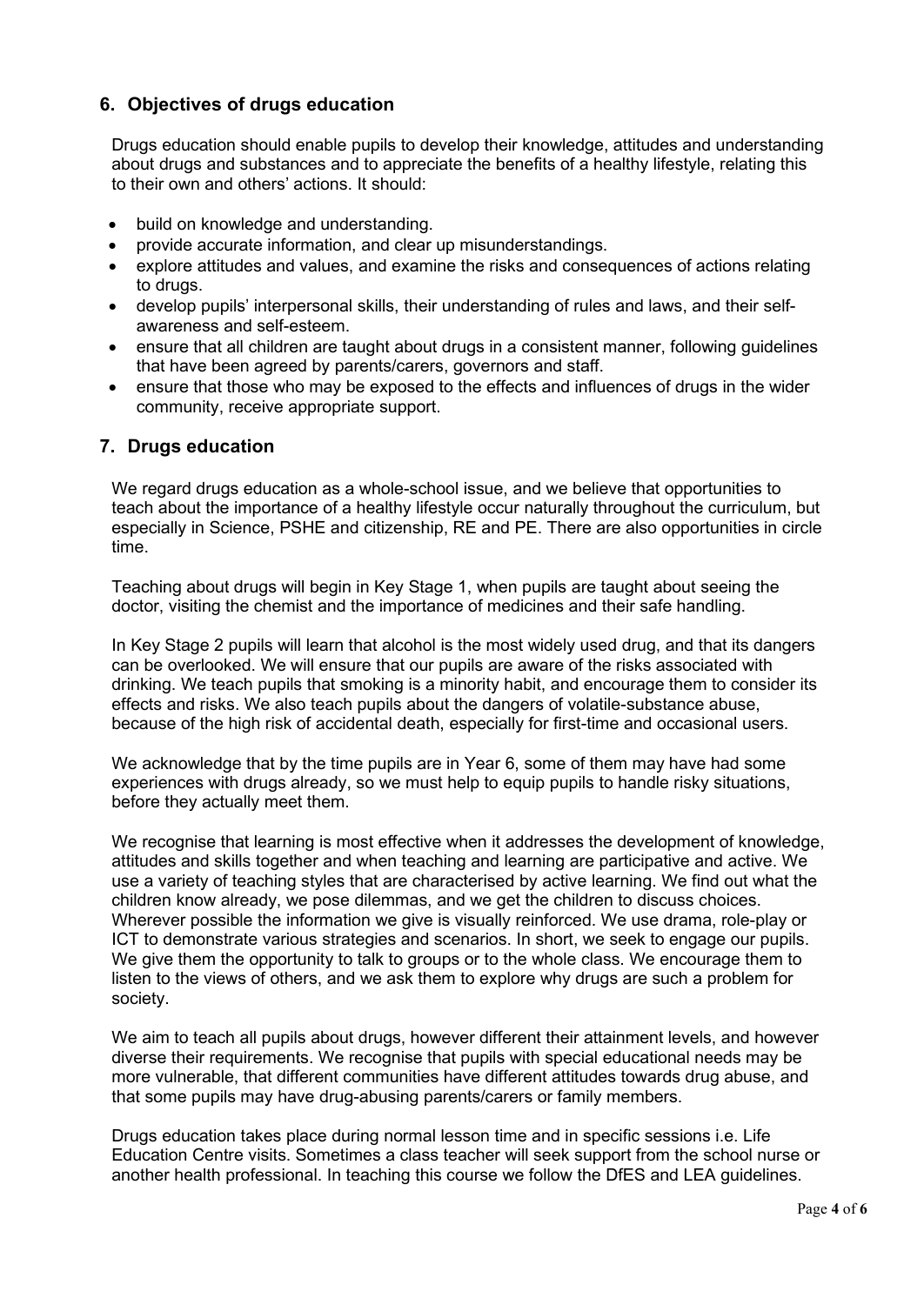The resources and materials that we use are recommended either by health authorities or by the LEA. Lessons that focus on drugs education form part of a sequence of lessons that are designed to promote a healthy lifestyle.

## **8. Possession and use of drugs at school**

#### **8.1 Medicines**

Pupils may not bring prescribed medication into school themselves. Parents may register the need to administer medicines with the office. Where pupils have medical needs the following applies:

- parents must give us details of the child's condition and medication.
- parents must bring the medication to school in a secure, labelled container. records will be kept of all medication received and given.
- emergency medication may be stored securely in the classroom (for anaphylaxis or asthma); other drugs will be stored securely in the office.

#### **8.2 Hazardous substances**

Solvents and other hazardous chemicals must be stored securely, to prevent inappropriate access, or use by pupils. Teachers are cautious with older, solvent-based Tippex, with aerosols, with glues and with board-cleaning fluids and other potentially harmful substances.

#### **8.2 Legal drugs**

Legal drugs are legitimately in school only when authorised by the Headteacher. Members of staff who smoke must keep their tobacco and matches or lighters secure. Smoking/vaping is not permitted anywhere in the school.

Alcohol to be consumed at community, social or parents' events will be stored securely beforehand. To sell alcohol we must be licensed under the Licensing (Occasional Permissions) Act, 1983**.**

## **9. Managing drug related incidents**

An incident involving unauthorised drugs in school is most likely to involve alcohol, tobacco or volatile substances, rather than illegal drugs.

The first priority is safety and first aid, i.e. calling the emergency services and placing unconscious people in the recovery position. An intoxicated pupil does not represent a medical emergency, unless unconscious.

Pupils suspected of being intoxicated from inhaling a volatile substance will be kept calm; chasing can place intolerable strain on the heart, thus precipitating sudden death.

If a pupil is suspected of concealing illegal or unauthorised substances staff will search a pupil's personal belongings. This may be carried out without consent however, there will always be two staff present. Pupils will be asked to voluntarily hand over any drugs or unauthorised substances on their person. Where the individual refuses and the school wishes to proceed, the police may be called.

If staff members are suspected of being under the influence of drugs or alcohol on school premises, senior staff should be called. Staff matters will be dealt with under school disciplinary procedures.